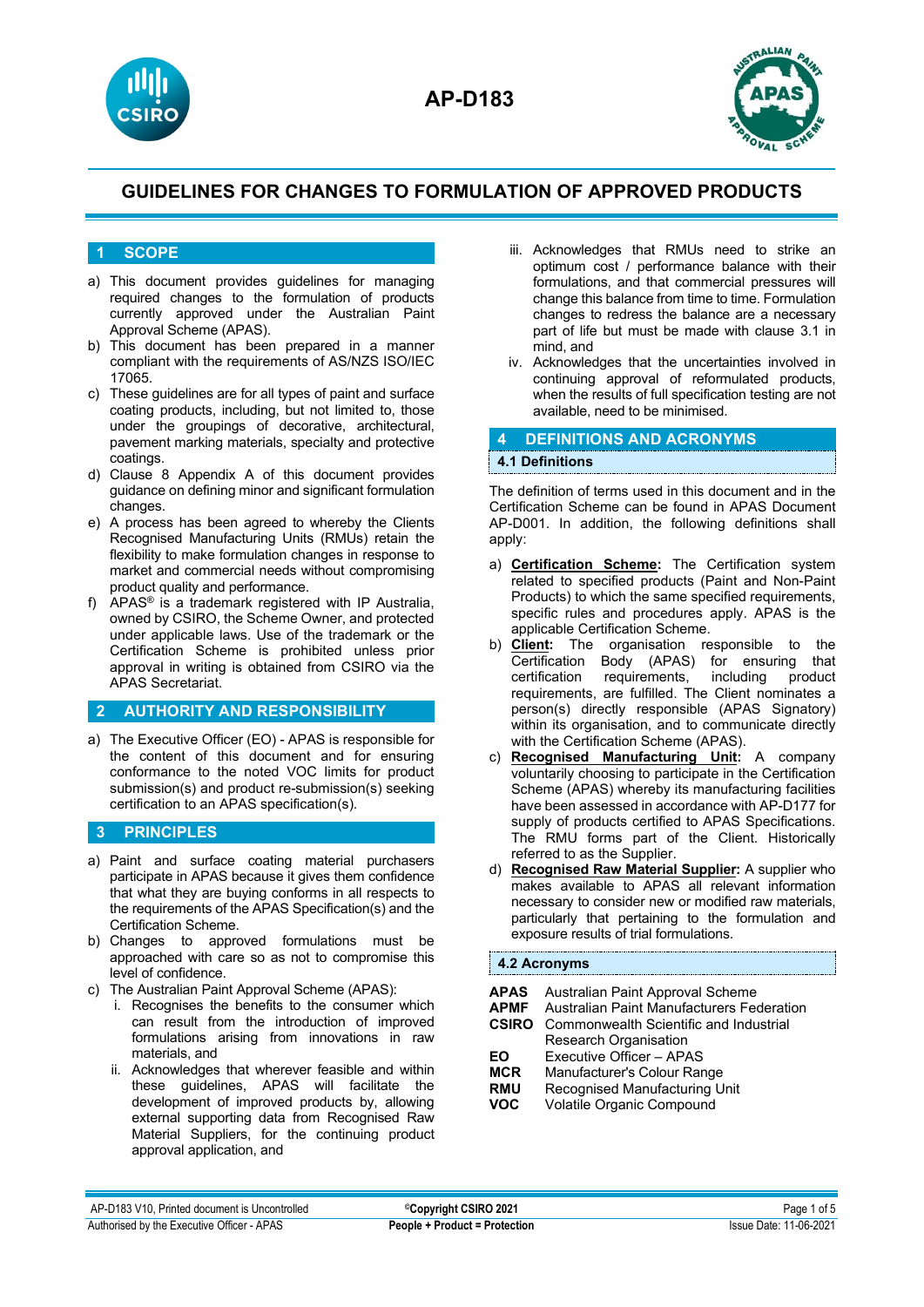



## **5 REFERENCED DOCUMENTS**

- a) The following standard is referenced in this document:
	- i. **AS/NZS ISO/IEC 17065** Conformity assessment: Requirements for bodies certifying products, processes and services

This document may be purchased through the Reference Standards Australia website: <https://www.standards.org.au/>

- b) The following APAS documents are referenced in this document:
	- i. AP-D001 Rules Governing How APAS® Operates
	- ii. AP-D181 Volatile Organic Compounds (VOC) Limits
	- iii. AP-D192 Rules Governing the APAS® Product Certification Scheme

All APAS documents are available for download from the APAS website[: https://vs.csiro.au/apas/documents/](https://vs.csiro.au/apas/documents/)

## **6 MANAGING CHANGES TO FORMULATIONS**

## **6.1 Process**

- a) The normal procedure undertaken by an RMU when a formula revision is contemplated is for competent technical staff in the laboratory to evaluate several possible variants and a **trial formulation** selected.
- b) The trial formulation is then scaled up from the laboratory to a small factory batch which is normally filled into containers labelled with a standard label.
- c) The trial batch is introduced into the market and its performance followed. Depending on the feedback obtained, variations on the original trial formulation may be made (after suitable laboratory evaluation) and again field tested. This process may take several months.
- d) After successful field trialling, the formulation is adopted as the standard formula and all batches are made to the new formula.
- e) The requirements below apply to Significant changes to formulations.

### **6.2 General**

a) All applications for formulation changes, and supporting evidence, must come from the Client's RMU, unless the change is an industry wide request in which case a submission may be lodged through the Australian Paint Manufacturer's Federation (APMF) or other appropriate umbrella organisation.

### **6.3 Extent of the Change**

- a) Changes to formulations are classed either as **Minor** or **Significant**, according to clause 8 Appendix A.
- b) Generally, minor changes are not required to be notified to APAS unless they have a significant impact on the properties of the coating.
- c) Where such significant impacts are expected, the Client's RMU shall treat the minor change as **Significant** in terms of this document.
- d) All significant changes shall be notified to APAS. Notification shall take the form a full product resubmission as defined in APAS document AP-D192 clause 9.

#### **6.4 Evidence Requirements - RMU**

a) Product resubmissions following significant formulation changes shall be accompanied by test results as set out in the specification to verify that product properties have not been compromised.

**NOTE***:* For the purpose of providing evidence of performance, durability testing may be varied to increase stresses on the paint. Therefore, to demonstrate as rapidly as possible that the new product is, on balance, equal or better to the existing product, the coating system and thickness may be reduced. For example, a system of primer and two finishing coats might be reduced for durability trial to a primer and one finishing coat or even a one coat self-priming finish provided that the approved comparison is similarly modified.

#### **6.5 Evidence Requirements – Raw Material Supplier**

- a) Where the provision of supporting evidence is not (wholly or in part) immediately feasible, for example long-term tests such as exterior durability, supporting evidence from raw material suppliers shall be allowed **provided that**:
	- i. It includes performance testing which confirms the product's compliance to the specification, and
	- ii. The current approved raw material is included in the series as a control, and
	- iii. The Client RMU's proposed formulation does not differ significantly from that of the raw material supplier's which is used to provide the supporting data - specifically weight solids (NVM) and PVC shall be similar
- b) Where the product is part of a Manufacturer's Colour Range (MCR) and the raw material supplier has provided performance testing on white only (i.e. not on tint bases), the RMU is required to provide supporting data on ready mix and tinted colours. This will need to show that:
	- i. The durability and aesthetic performance of the new formulation shall not be inferior to the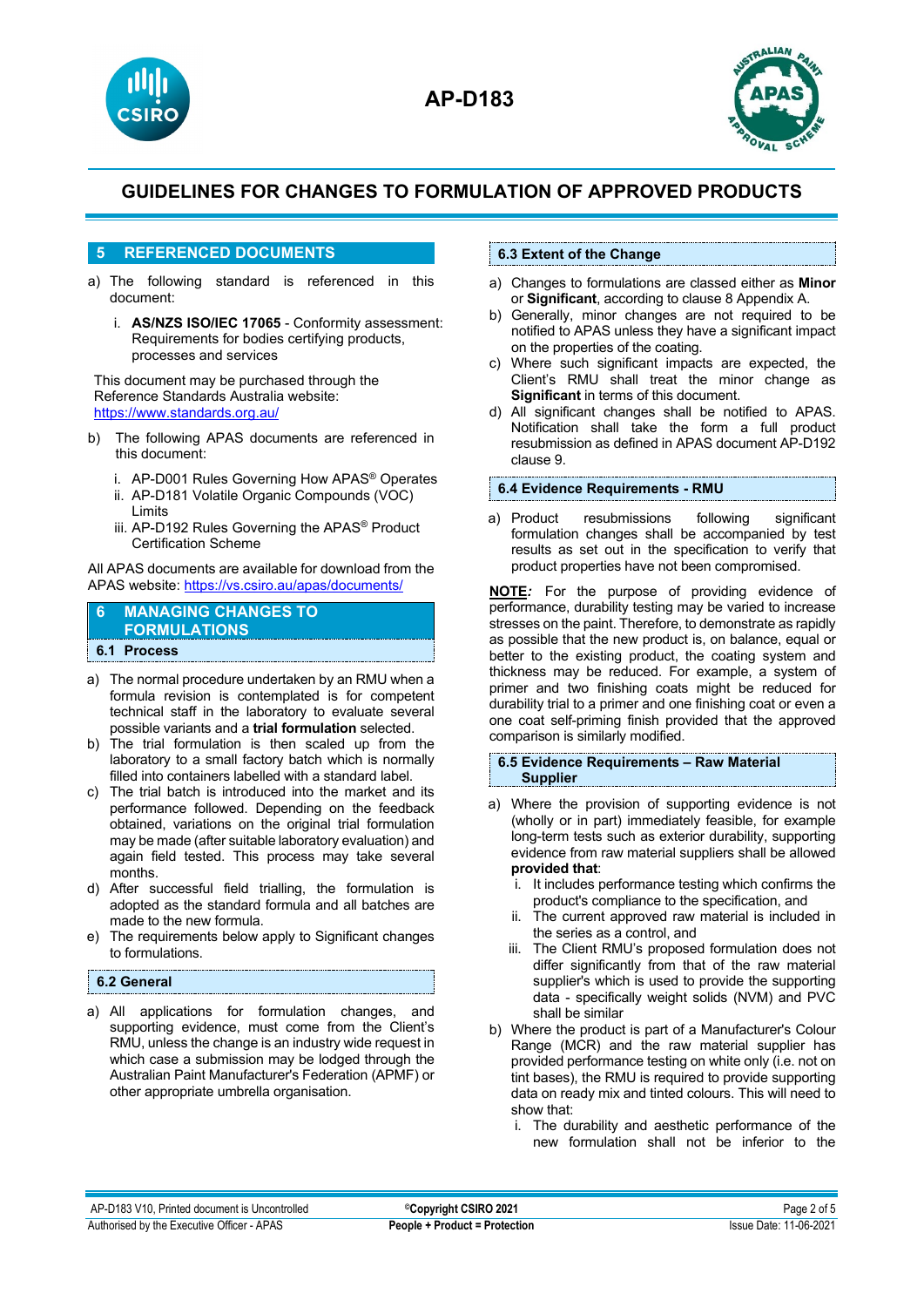



approved products and shall have numerical ratings no greater than the ratings detailed in the relevant specification for exterior exposure at 45° North after 24 months, and

ii. The manufacturer has exposed each tint base and the same factory mixed colours in accordance with the relevant specification at the time of application for product approval and shall provide to APAS the results of exposure after two (2) and three (3) years as appropriate to verify performance

**NOTE***:* Following approval of the white, interim approval of bases may be granted subject to the base meeting all other specification requirements with durability data being provided every twelve (12) months from the date of submission.

#### **6.6 Evidence Requirements - Other**

- a) APAS will also accept examples of product performance, such as case histories and field service, from any source **provided that**:
	- i. The data can be verified by APAS or a party acceptable to APAS and independent of the manufacturer
- b) Other testing may be submitted for consideration by APAS providing there is good traceability.

#### **6.7 Evidence Requirements – Accelerated Testing**

- a) Accelerated durability data which may be considered includes:
	- i. Durability data from SSL, Allunga or equivalent, either local or overseas
	- ii. Natural accelerated durability data, such as from Allunga
- b) Further accelerated exposure test data may be considered as part of any appraisal, but such testing must reflect the diversity of the conditions the product is required to withstand and their influence on product deterioration.
- c) For example, anticorrosive coatings appraisal would be expected to include comparative evaluation with the approved product with respect to performance to:
	- i. UV radiation,
	- ii. Moisture migration and osmotic blistering, corrosion of the substrate, such as demonstrated by resistance to undercutting of a scored panel in salt fog testing

#### **7 NOTIFICATION OF CHANGES TO FORMULA 7.1 General**

a) Notification is only required for a significant formulation change as defined below. Refer also to clause 6.3 d) above.

### **7.2 Initial Notification**

- a) Where trial batches have limited release, for example to selected master painters only, initial notification is not required.
- b) Where trial batches are released into the normal market, initial notification shall be made no more than one (1) week after the first factory batch is made. Notification shall take the form of a hardcopy letter or an email to APAS containing the following information:
	- i. Product name and reference number
	- ii. APAS specification number
	- iii. Batch number(s) of batch(es) being made to the new formulation
	- iv. Brief description of the nature of, and reason for, the change
- c) Notification shall include every batch made to any nonapproved formula that is released into the general market up until a full resubmission is made.

#### **7.3 Full Resubmission**

a) Within four (4) months of the initial notification of a significant change in formulation, a full resubmission shall be made to APAS. Refer to is APAS document AP-D192 for further information.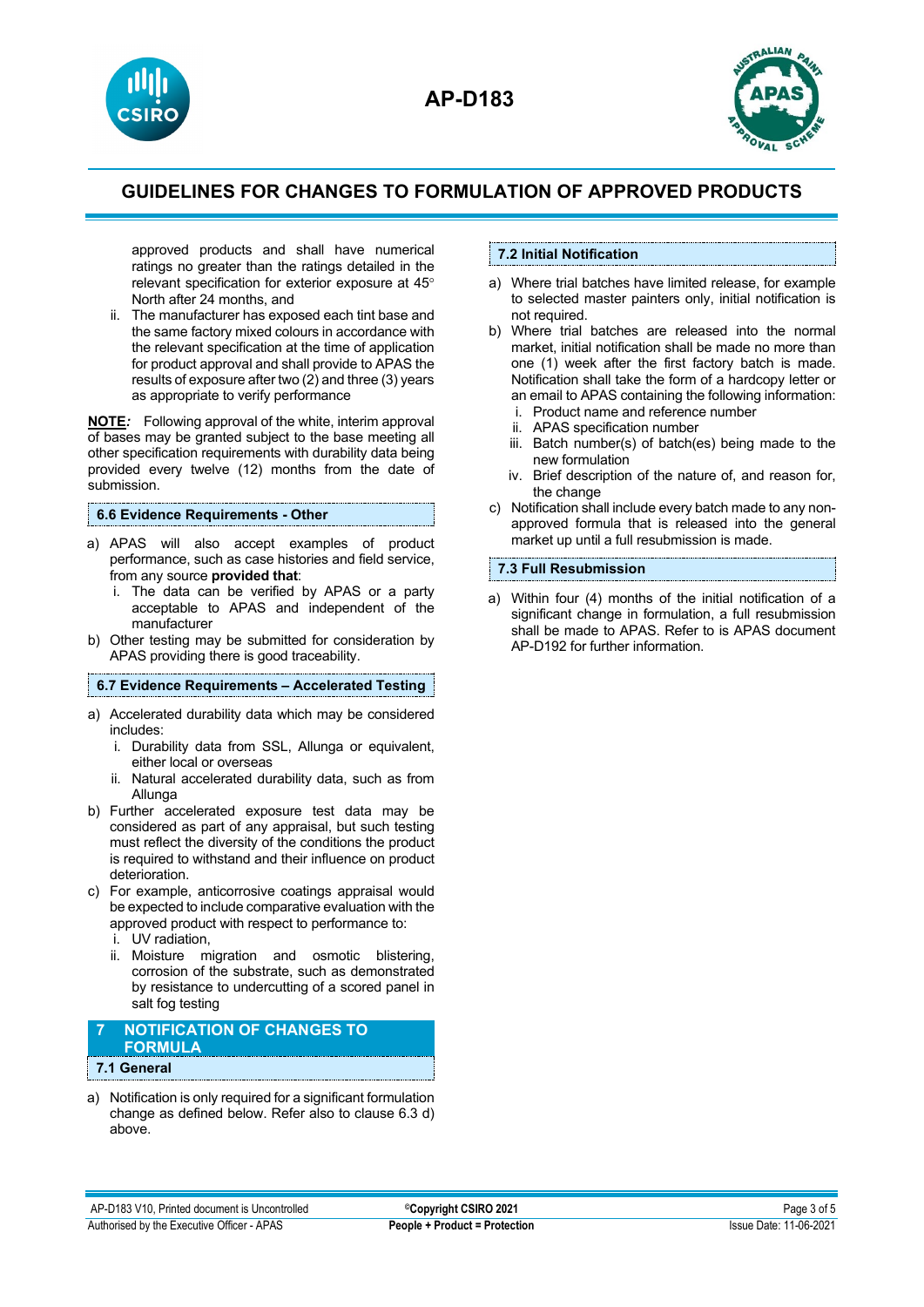



## **8 APPENDIX A**

a) In determining whether a formulation change is **Minor** or **Significant**, the following guidelines should be considered:

#### **8.1 Binders**

- a) As the binder is the material which is fundamental to coating adhesion / cohesion and durability, **all changes in or to resin / binder and types are classed as** *significant*.
- b) Where the binder is substituted by the same type of binder, but from a different supplier, it is expected that RMU's would conduct short-term screening test such as adhesion, intercoat adhesion, viscosity etc to verify supplier data, prior to making the change.
- c) The results of such short-term test should be communicated to APAS as evidence of the satisfactory nature of the change.

### **8.2 Pigments and Extenders**

a) A change of source for the same chemical type of pigment or extender, for example calcium carbonate or titanium dioxide, where the change is on a weight for weight basis, is not considered a significant change.

b) Both changes in quantity of existing pigments and extenders **and** changes in chemical types of pigments and extenders, where there is either more than a 5% weight/weight change on total formulation, or 25% change to the original weight quantity of the pigment or extender (whichever is the lesser), is considered a **significant** change requiring the provision of testing details to confirm the satisfactory nature of the change.

#### **8.3 Solvents**

- a) As volatiles normally do not form part of the dried paint film, changes in solvents are considered minor except for the following where:
	- i. The product may be used in a water immersion situation
	- ii. The change takes the VOC level outside that required by APAS document AP-D181
	- iii. Any other key properties affecting the service life of the film are altered

### **8.4 Additives**

a) Unless an additive is present at a level greater than 3% of the total formulation, any change is considered minor and does not require notification.